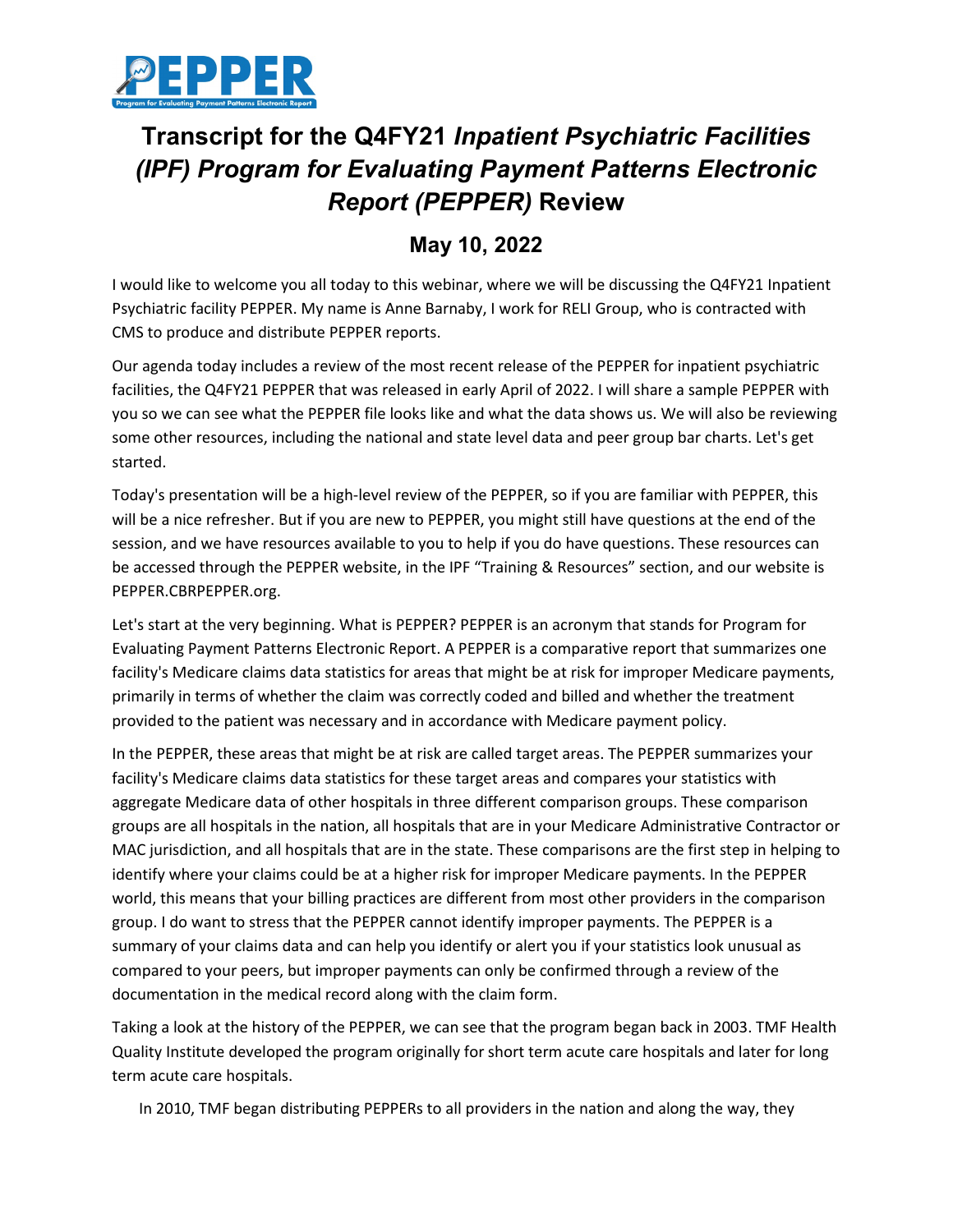developed PEPPERs for other provider types as you can see on this slide. Each of these PEPPERs is customized to the individual provider type with the target areas that are applicable to each setting. Then in 2018, CMS combined the CBR and PEPPER programs into one contract and the RELI Group and its partners TMF and CGS now produce CBRs and PEPPERs.

While the CBR program produces reports that summarize Medicare Part B claims data, the PEPPERs summarize Medicare Part A claims data. These reports are produced for providers across the spectrum that help educate and alert providers to areas that are prone to improper Medicare payments. So why does CMS feel that these reports are valuable and support their agency goals? Well, CMS is mandated by law to protect the Medicare trust fund from fraud, waste, and abuse, and they employ several strategies to meet this goal, such as data analysis activities, provider education, and early detection through medical review, which might be conducted by the administrative contractor, a recovery auditor or some other federal contractor. The provision of PEPPERs to providers support these strategies. The PEPPER is considered an educational tool that can help providers identify where they could be at a higher risk for improper payments. The providers can proactively monitor and take preventive measures, if necessary. I should also mention that the Office of Inspector General or OIG requires that providers have a compliance program in place to help protect their operations from fraud and abuse. An important piece of a compliance program is conducting regular audits to ensure that charges for Medicare services are correctly documented and billed, and that those services are reasonable and necessary. The PEPPER supports that auditing and monitoring component of a compliance program. Now that we have a history of the sense—a sense of the history of the PEPPER, sorry, and why it was created, let's talk specifically about the newest release of PEPPER, Q4FY21, the fiscal year 2021.

Again, the PEPPER only summarizes Medicare fee for service Part A claims data and does not include any other pair types such as Medicare Advantage claims. Every time that a PEPPER is produced and released, these statistics are refreshed through the paid claims data base. Therefore, if you are looking at a previous release of the PEPPER and comparing it to this release, you probably are going to see some slight changes in numerator or denominator, your percentile, those types of things. That could be because there are late claims that are submitted or corrected claims, which would both be reflected in the updated statistics. Any time we produce a report, the oldest fiscal year rolls off as we add the new fiscal year.

Let's talk now about the improper payment risks that are pertinent to IPFs. IPFs are reimbursed through the IPF prospective payment system, PPS. The primary risk that we focus on in PEPPER relates to coding errors or unnecessary admissions. Those of you who have been working with PEPPER for a long time know there have been changes in these target areas over the years and some significance since we first started producing the reports in 2003. The original target areas were identified primarily from information based on a review of the IPF PPS, coordination with CMS IPF subject matter experts, and analysis of national claims data. The target areas are evaluated every year so that we can ensure that all target areas included in the report remain applicable and beneficial.

Target areas are constructed as ratios and expressed as percents. The numerators represent discharges that may be identified as problematic, and the denominator generally includes all discharges. Coding related target areas generally include in the numerator the discharges that have been identified as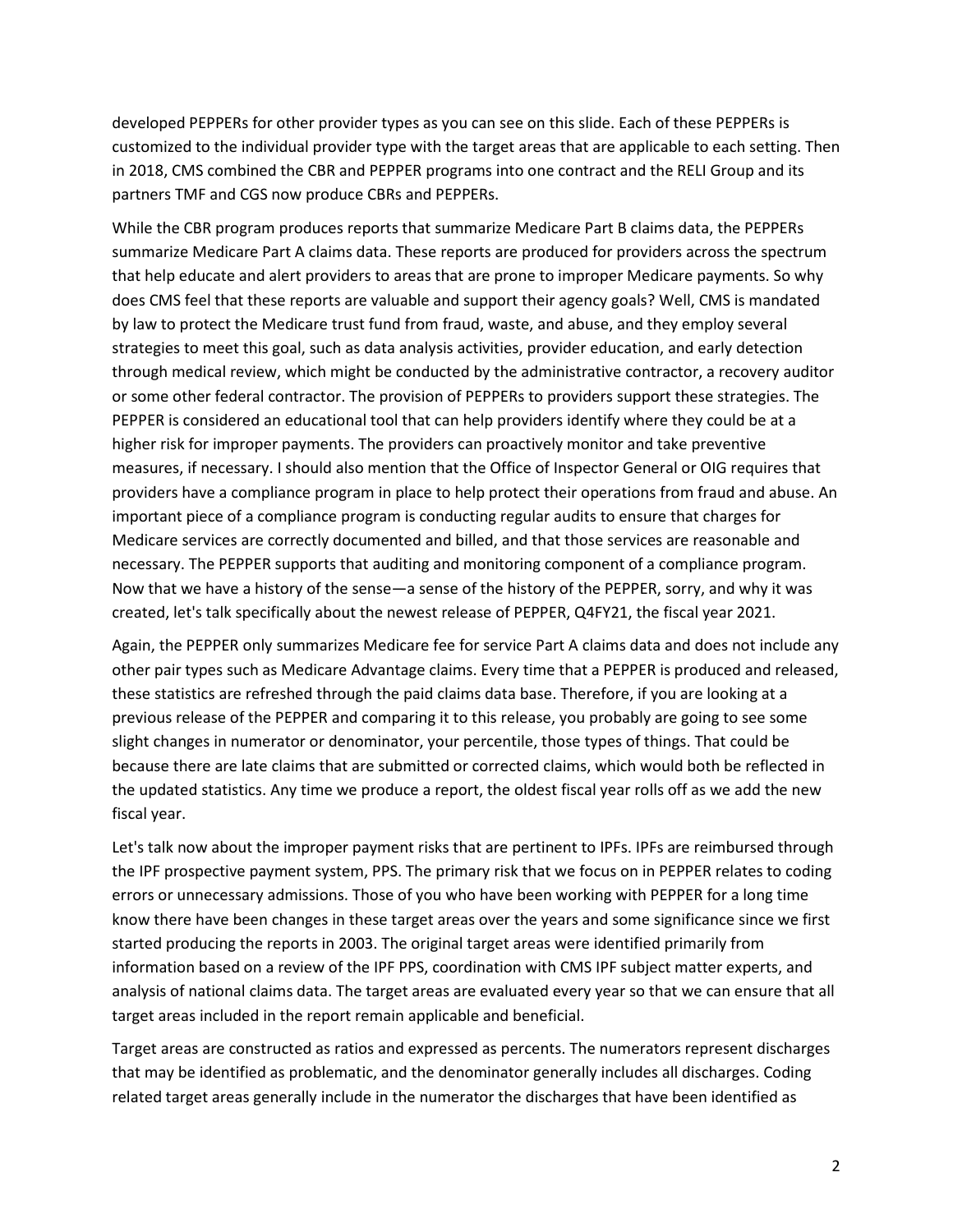prone to coding errors and the denominator includes these discharges as well as that larger comparison group.

This slide and the next slide show the target areas for the *IPF PEPPER*. These PEPPER target areas were approved by CMS because they have been identified as potentially prone to improper Medicare payments in IPFs. You can see here the *Comorbidities*, *No Secondary Diagnoses*, *Outlier Payments*, *3- to 5-Day Readmissions*, and then also we have *30-Day Readmissions* as that last target area.

If you are looking for more information regarding comorbidities, you can find downloads available on the CMS site. The exact page is listed here for your reference.

Let's talk a little bit about how the percentiles work. We spoke a little bit about how the percents are calculated. But there are—there is comparison data in the PEPPER that relates to percentiles, so this slide can help us to understand how those percentiles are calculated. The ladder image is a great representation of how we do that. Next to the ladder is a list of the target area percents sorted from highest to lowest. At the first step, our team takes when we calculate your hospital's percentile is to take all of these target area percents, all of those calculations, for a target area and time period. We take the target area percents for all the hospitals in the nation and we sort them from highest to lowest, and that's what the ladder represents. You can see the percents listed from highest to lowest on the ladder. Next, we identify the point below which 80% of those hospitals fall, and that point is identified as the 80th percentile. So any hospitals that have a target area percent that is at or above the national 80th percentile will be identified in the PEPPER as a high outlier. A high outlier is identified in the PEPPER target area tab data by red bold font. The high outlier could mean potentially over coding or it could just mean your statistics look different for another reason. Now, on the flipside, we also identified the point below which 20% of the hospitals' values fall. Which is the 20th percentile. That could mean that the facility may have some under-coding concerns. It is important to remember when we are talking about percentiles that the PEPPER always identifies the top 20% as high outliers in the PEPPER and for the coding focused target areas, the bottom 20% for low outliers. Those percentiles are a good way to get some context and think about how our target area percent compares to the other hospitals in the nation, or in the jurisdiction, or in the state. This context can help us think about whether that difference is what we expect to see or if there's something that perhaps we should be concerned with.

I'm going to go to our sample PEPPER now so we can see in an actual document how all of this data is presented. Here is the sample PEPPER for this most recent release for the *IPF PEPPER*. I do want to assure everyone that this is a sample PEPPER, we are using sample data here, so when I go through this, you're not seeing any one facility's, one real facility's PEPPER data. This is a sample created purely for that reason. Excuse me.

So when we get to the PEPPER, we can see obviously it is an Excel spreadsheet and there are tabs down here at the bottom. We are going to look at each of those tabs here in just a minute.

But first I wanted to look at the purpose tab, which is the first tab listed here, as you can see. This is kind of an introductory tab. It has some general information about the PEPPER. It has some information about the timeline that is represented within the PEPPER. Hold on just one second. I'm sorry. I apologize. I have a little tickle in my throat, there. Thanks for your patience. Continuing on with the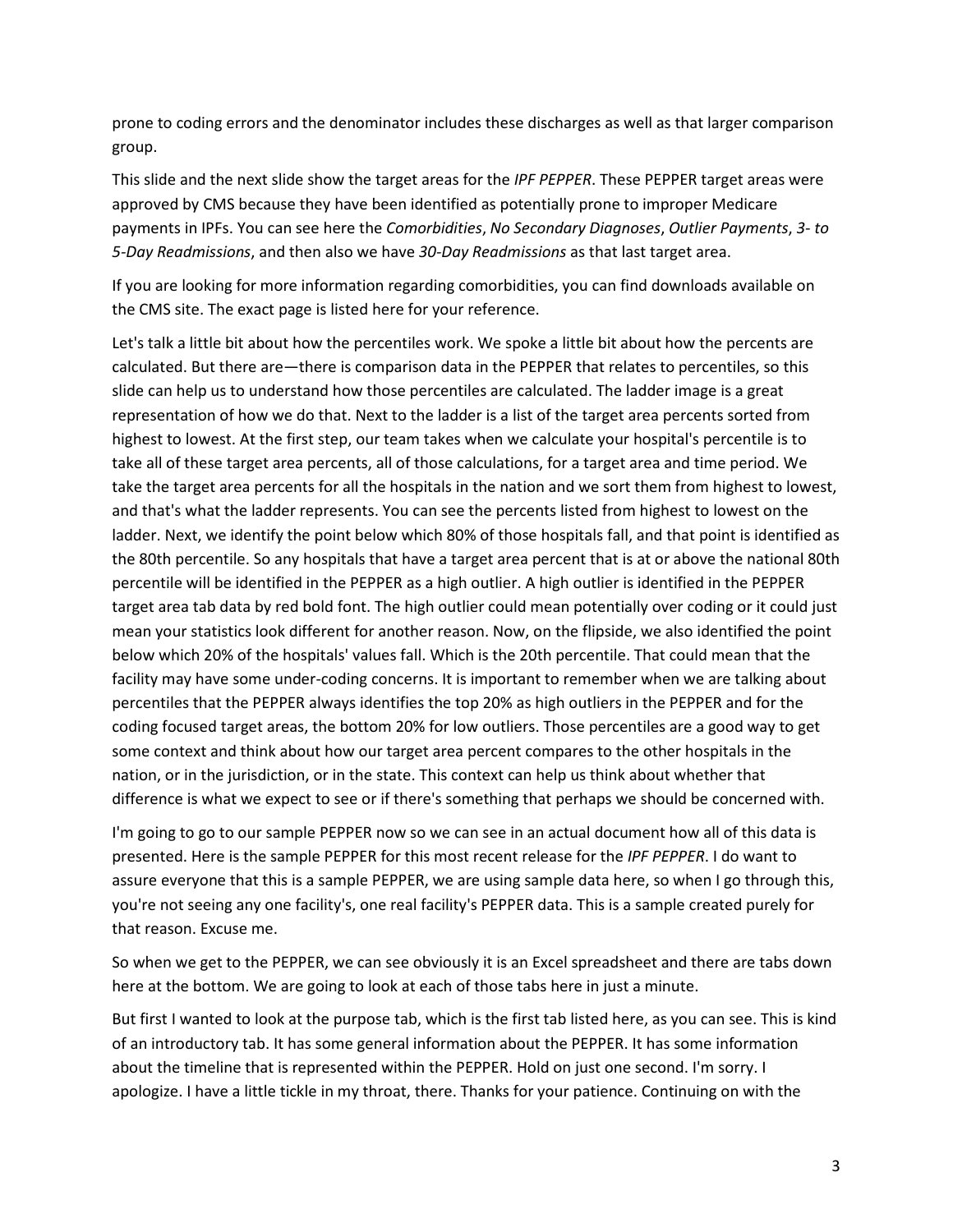Purpose tab, we also have some information down towards the bottom about the jurisdiction that this specific PEPPER provider is listed under. So if you have any general questions, as I said, about the PEPPER, this is a great place to start, and it's a great place to just check that your jurisdiction is correct and that when you're looking at the jurisdiction data, you are being compared to the correct jurisdiction.

The next tab over is the Definitions tab. On this tab, we can see that the target areas that we looked at on our Power Point presentation are all listed here, so the target areas listed also has the target area definition, which is actually the calculation of the percent for your facility. So, when you are going through the PEPPER and we will see on a target area tab here in just a moment, and you're looking at the data and you're wondering maybe how all of this data came to be, how your outcome came to be before you move on to the comparison data, perhaps, you can switch on back to the Definitions tab, and that data information is listed here, the numerator, obviously, and the denominator information is listed for each of those target areas. So, when we look at your percent that's listed in the PEPPER, these are the calculations that were made to bring us to that outcome.

The Compare tab is a specific comparative data set. The whole PEPPER is a comparative data report, of course, but this tab lets us see the target areas for which we have reportable data, so reportable data in this case, it says it up here, so you always have access to this information, don't have to write it down, but the comparative data is listed for any target areas that have 11 or more target discharges in the most recent time period. So for this, in this case, it would be the fourth quarter of the fiscal year of 2021. So if any of your target areas, if any of those numerators that we saw here in the definitions, if any of those numerators is less than 11, or is not 11 or more, then you're not going to see a result here for that target area. That is just the threshold that we have set and that the data team has set, so when you look at this target area list for the sample provider, you can see only three of the target areas are listed. That means for the other missing target areas, this provider did not have 11 or more in that numerator.

And as it says here up in this kind of introductory paragraph, the greater the percent value that we see here, the greater the consideration should be given to that target area. So a greater percentile means that again, there may be an issue within your facility with that target area. You may want to take a look at your records to see if you are prone to improper payments or if these percents are higher for another reason. That can be any reason. There's location, patient population, a lot of things play into this data, of course, and we want you to take that into consideration when you review your PEPPER.

Here, we have, however, the target areas that this sample provider did have 11 or more target discharges. On this tab, the target areas listed, so let's look at *Comorbidities*. Moving to that next column, we have the numerator count so that's the target discharges count.

The next column over is the percent, so that is this hospital's percent outcome. When that comorbidity calculation was made and completed, the outcome was 35.8%. Now, if we look moving forward, these are—you can see national—the national percentile, the jurisdiction percentile and the state percentile in these following three columns. These percentiles are marked as which percentile this provider fell under. So we saw on that ladder, the 80th percentile mark and that 20th percentile mark, and we saw all those outcomes. This is the, if we drew a line across those outcomes at the 79.6th percentile, instead of the 80th percentile, this is where, that is where this hospital would lie.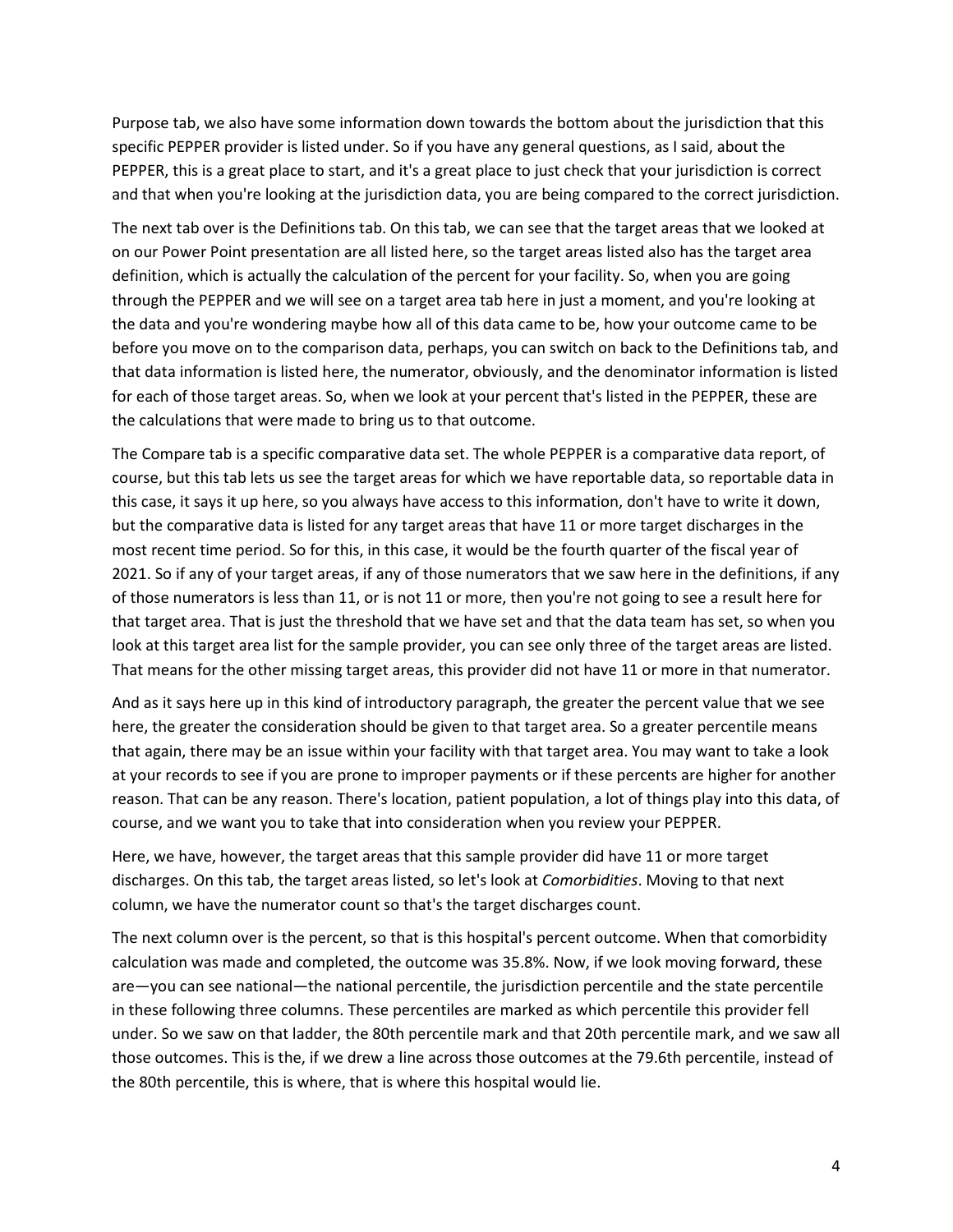So 79.6% of the facilities in the nation in this case, have a lower outcome than this provider, for the *Comorbidities* target area. We can see they also had reportable data for the *3- to 5-Day Readmissions* and the *30-Day Readmission* target areas and of course, for those two, we get the same information. The numerator count, their percent, so that's their number in that list next to the ladder, and then their percentile, what percentile line they fell on, on the ladder. Then we also have the sum of payments for each of those target areas.

You're going to see in a moment that the target area tabs have some very detailed information for the facilities. This Compare tab, I like to think of it as a step back, kind of a macro look at the percentiles and at the percentages. I use that ladder image, I keep that in my mind when I'm looking at all the tabs, but especially at this Compare tab, because that really is what that ladder represents, when we're looking at these numbers.

This provider has outcomes, as we see here, as I said before, for these three target areas, *Comorbidities*, *3- to 5-Day Readmissions* and the *30-Day Readmissions*. We are going to look probably a little bit closer at those target areas and just glance over the other target areas. There won't be any data in those tabs, so let's start out with *Comorbidities*, where they do have some data listed.

Each of the target areas has their own tab and each of the tabs is set up, as you can see here. Now, there is of course a lot of data here, but when you break it down and when you look at it in parts, it doesn't seem as overwhelming.

We start with this first table, Your Facility Data. Now, this PEPPER reviews three fiscal years, 2019, 2020, 2021. When we're looking at the columns, that's what we're going to think of, that's where those fiscal years are listed.

This top table, again, has your facility information. So it has, for those past three years, your outlier status. This provider, this facility, was a high outlier in 2019 and 2020, but not in 2021. We can also see their outcome, their target area percent. 2019, it was about 40, 2020 it was about 48, 2021, they had a drop. It was down to 35.8. Now, those next two rows, the target count and denominator count, are the calculation that we used to get to this target area percent. That target count is the numerator. I will go to 2021 since that's the most recent fiscal year. 280 was in this provider's, this facility's numerator for this target area. 783 was in the denominator. That comes out to 35.8%. That is their percent outcome. We really break down all of the data we want you to have all of the data that we have, we want you to be looking at the same numbers that we were looking at when we created the PEPPER, and that's what this top table represents. All of your specific data, so that you can get down to the nitty gritty and truly see all the information that went into the comparative data.

This top table also offers us information about the length of stay, average length of stay for both the numerator and the denominator. Again, if we have any questions, we can go back to that Definitions tab to see exactly what we're looking at. And then, the average payment for the numerator and the sum of payments for the numerator. It makes sense that we would concentrate on the average payment and the sum of payments for the numerator, because that is the group that is or may be prone to Medicare improper payments.

Moving down to the second table that we see here, this is the comparative data table. This first table is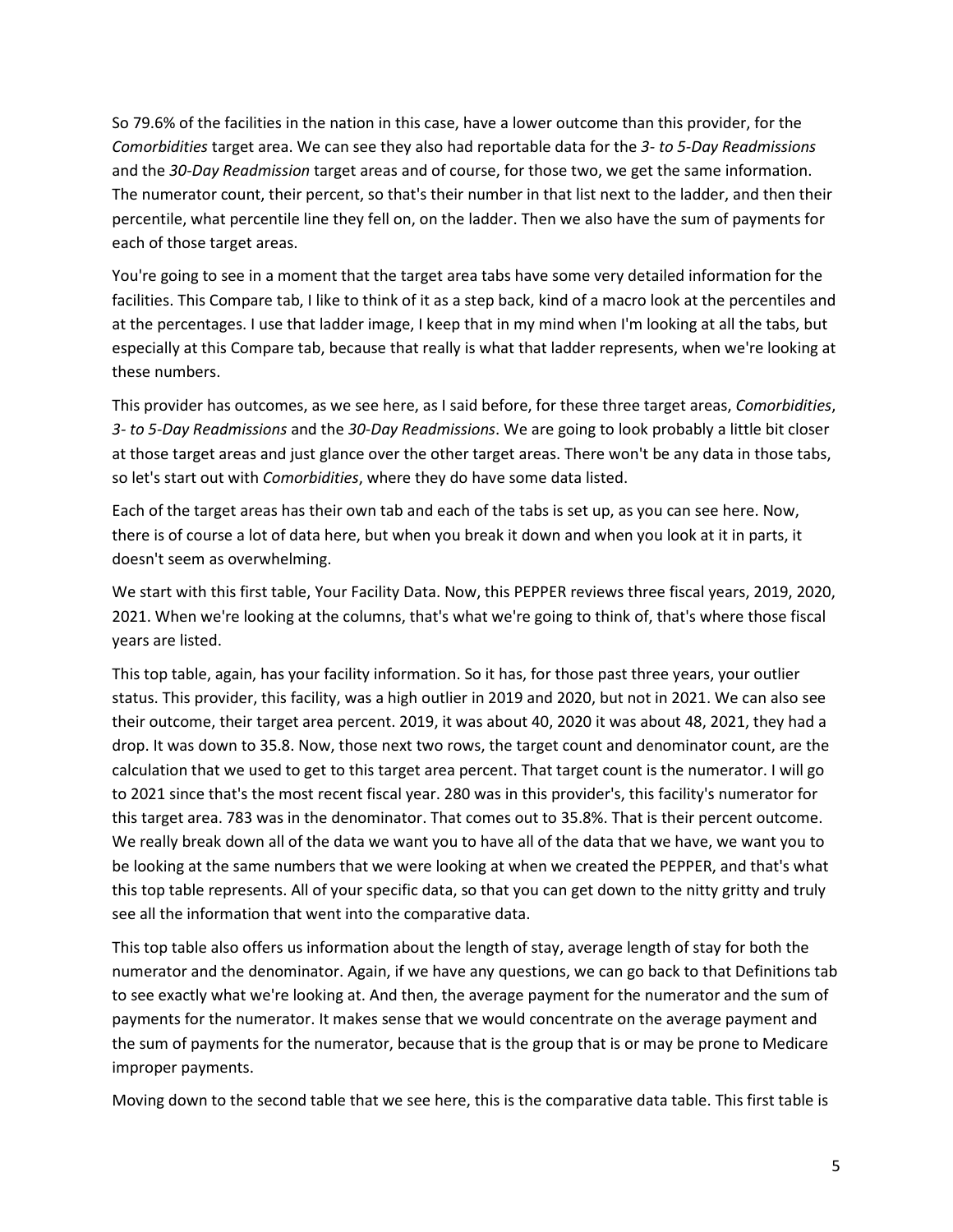concentrated completely on your data, and then this second table is looking at the national, the jurisdiction and the state 80th percentile, and 20th percentile. Let's again go to fiscal year 2021. The national 80th percentile was 36.1 so anybody who had an outcome above 36.1 is going to be marked as a high outlier for this fiscal year. You can see, of course, this provider did not have an outcome higher than 36.1.

Jurisdiction and state are listed there as well, of course. Then the *Comorbidities* target area also marks the national 20th percentile. That is 18.5%. So the 20th percentile as we saw anybody under, with an outcome that was under 18.5%, for instance, for the national 20th percentile for fiscal year 2021, is going to be a low outlier. That is actually indicated with bold green font. The high outliers are indicated up here, you can see, in the red bold font and then the low outliers are the bold green font.

We have all this data, we have our data in the top table, we have the comparative data in the lower table, but the target area tab is also going to offer us a chart that displays that information. I think this is really nice, because a lot of people learn different ways, they look at data different ways, and it's a wonderful thing to have this graph that represents those numbers so that you can continue looking at that comparative data and see how you fall when the plots and outcomes and percentiles are put into a graph form.

We have the *Comorbidities* target area. These blue bars are representative of the facilities' outcomes. So value here, 35.76, was rounded up, up here to 35.8. But that is the provider outcome. Now we have two sets of lines here, one in red bold font and one in green bold font. Obviously the national 80th percentile and national 20th percentile. I want you to take a look at fiscal years 2019 and 2020, because this facility was a high outlier for those years, and if we look, these red plot points and these line graphs represent the national, the jurisdiction and the state 80th percentile. For the years that this provider was an outlier, those line dots and plots fall within these bar graphs for the facility's outcomes so it's easy to see they are within those 80th percentiles. And then, when we come over here, these red lines are not within that blue line. Again, it's just a great way to visualize the data and see where you fall. A lot of people like to look at data differently. I enjoy the graph, obviously. But any time that you need it, it is here and then we also have all that summary data up at the top.

At the bottom of each of the target area tabs, not only do we offer you your provider facility summary information data, the comparative data, all listed out, the graph that represents all of that data all together, but we also offer you some suggested interventions. So let's say you're reviewing your PEPPER and you think well, I'm marked as a high outlier, what do I do, how do I proceed, I want to fix this, I want to review my documentation, I want to pull some charts to review, what can I do? We have that information right here. The Suggested Intervention if you are a high outlier, the PEPPER states, this could indicate potential over coding, a sample of medical records with comorbidities coded should be reviewed to determine whether coding errors exist.

That's just a great way for you to move forward and use the PEPPER. We don't only give you the data and what the data represents, but we also tell you how to move forward and utilize the PEPPER within your facility.

Then there is also a suggested intervention for the low outliers. And it's a little bit more detailed, but it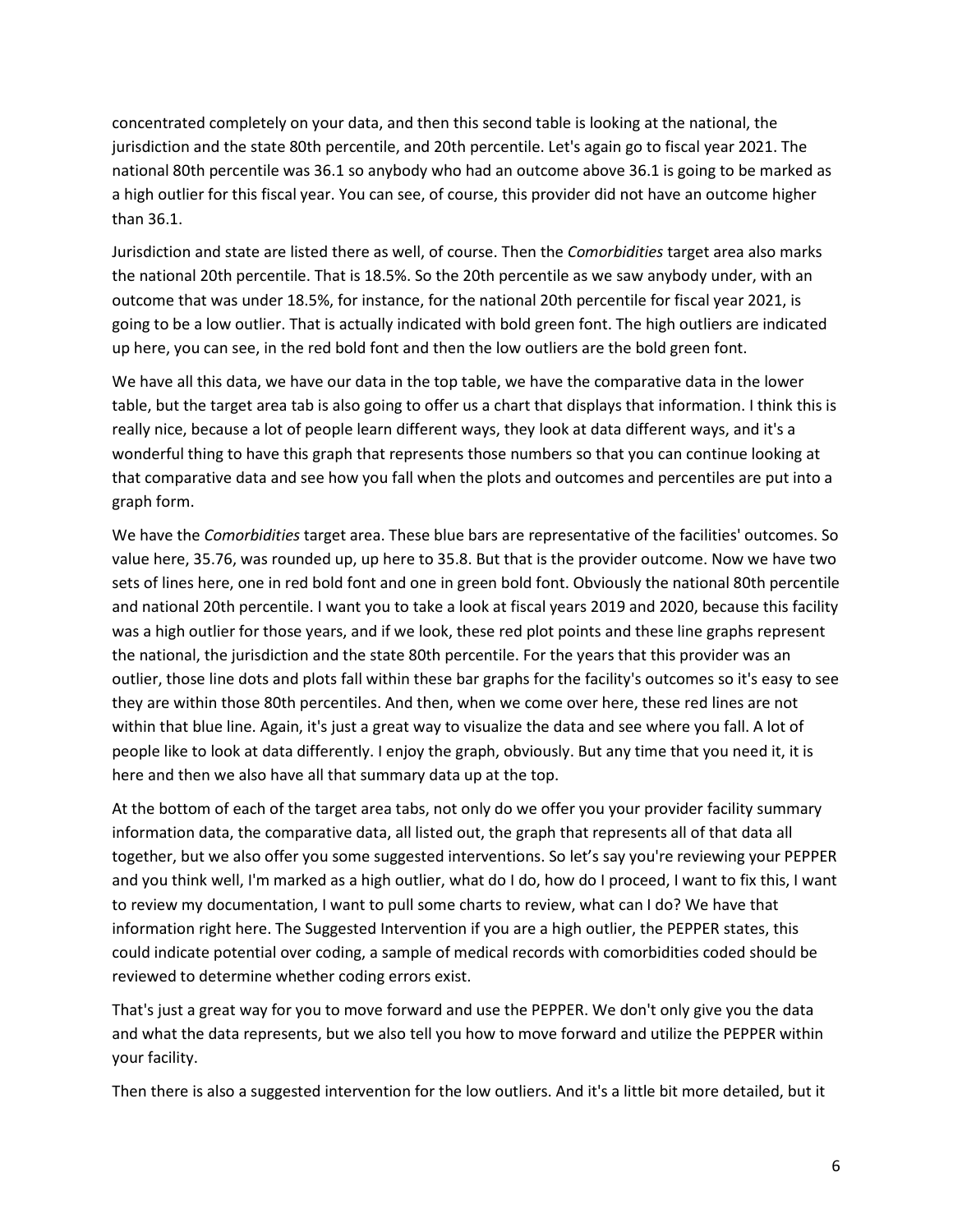still offers you a way to move forward if you are marked as a low outlier.

Moving on to the no secondary diagnosis, this is a pretty empty tab that was not listed on the Compare tab because this provider did not have a target count that was 11 or more. Therefore, in these columns, they have no data.

If you see no data, I don't want you to panic. There's nothing wrong. We didn't forget to do it or there wasn't an error with any of the numbers or anything like that. It just means that the target area didn't meet that threshold. Of course, different facilities offer different services, they have different patients, so it's not unusual for some of these tabs to have no data.

Of course, in this graph, there are no bars because there was no provider information. That's going to be the same for the *Outlier Payments*.

But when we move to the *3- to 5-Day Readmissions* tab, that target area, we can see there is data here. As I said before, each of the tabs is going to be set up the exact same way. Up top we have the table that has the facility information. This facility was marked as a high outlier for all three fiscal years that are included in this PEPPER.

Again, we have the target count, the denominator count, all that information about the target average, the denominator average, length of stay, average payments for the numerator, the sum of payments, then of course we do have the national jurisdiction and the state 80th percentile marks.

When you compare these percentile marks down here, this 80th percentile mark, for fiscal year 2021, it was 5.8. If we go up here, this facility is above that. It's at 6.0. That is reflected in the graph below. Again, the provider results are these blue bars and then the national 80th percentile is what we use to indicate that 80th percentile and the high outlier status. You can see that that line plot point, that line graph plot points, are within those blue bars for the provider outcome, so of course, they are indicated as a high outlier.

With the *3- to 5-Day Readmissions*, there is a very detailed suggested intervention for high outliers, which I think is wonderful. Again, we are letting you know how to move forward, how to apply this to your review, how to integrate the PEPPER into your compliance program and compliance reviews.

The *30-Day Readmission* tab also has data. The facility, the sample facility was a high outlier again for all three years for this target area. And we have the graph and then the suggested interventions.

These final two tabs, Top DRGs and Jurisdiction Top DRGs looks at the top submitted DRGs for this facility, this Top DRG tab has that information. For this facility, the top DRG discharges—or top discharges—the discharges with the most DRGs for psychosis and organic disturbances and intellectual disabilities.

This next tab has the Jurisdiction Top DRGs. It's going to be longer because this is across the entire jurisdiction. You can see here, psychosis, alcohol, drug abuse or dependence. These last two tabs are, again, umbrella information, kind of like the Compare tab. It's a step back, for sure, but you can also use these two tabs to compare against each other, to see how your top DRGs stand up to the Jurisdiction Top DRGs. Are you using, or are you submitting the same DRGs at a high rate as the jurisdiction has?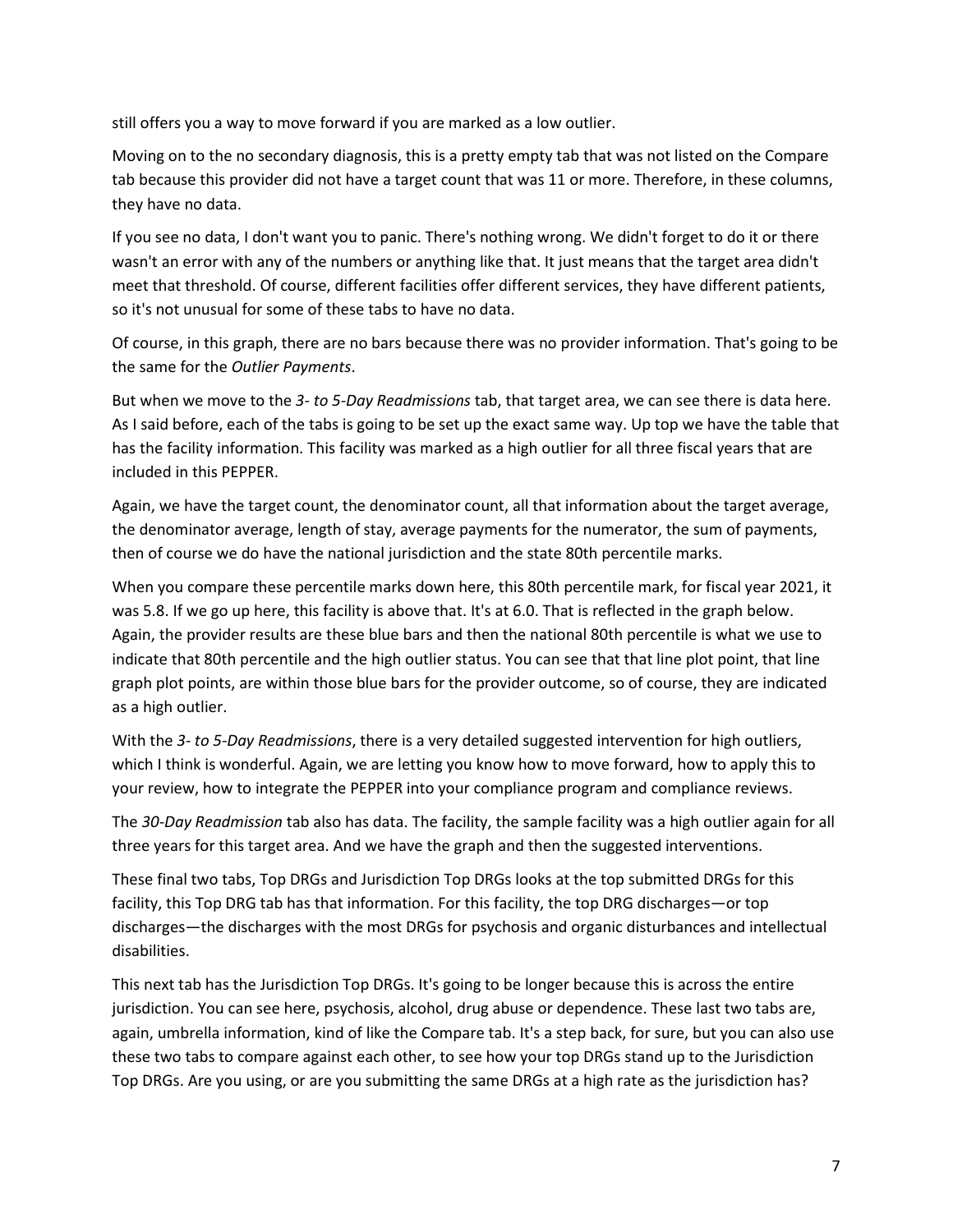Again, it's just great information and more information for you to use when you apply your PEPPER and when you integrate your PEPPER into your compliance program.

We talked a little bit about how the PEPPER applies to providers and again, the PEPPER can help a facility to identify where they might be outliers and if that outlier status is something that should prompt an internal review, should prompt those interventions. We often get questions do I have to use my PEPPER, do I need to take any action in response to my PEPPER. The answers to these questions is no. You're not required to use your PEPPER. Though it is helpful information and we encourage you to at least download it and take a look, but you're not required to respond to it or to take any action.

However, it is important to remember that other federal contractors are also looking through the entire Medicare claims data base. They might be looking for providers that could benefit from some focused education, or maybe even a record review, and so from your perspective, it would be nice to know if your statistics look different from others, so then you can decide if there's something to be concerned about and if you need to take a closer look, or if what you're looking at and what you see is what you expect to see in your PEPPER.

As we saw, the PEPPERs are distributed in electronic format and Microsoft Excel workbook. They are available for two years from the original release date. We cannot send PEPPER through E mail because of the sensitive data housed within the PEPPER. We have to be judicial in the way that we distribute the PEPPER and it cannot be sent through unsecured email. With this in mind, we do have a portal online that you can use to access your PEPPER and we encourage you to go to the portal and download your PEPPER so that you can have it in your files for your use.

Looking in detail about how you are going to access your PEPPER, you will be asked to enter some information. When you go to the portal, you will need to have your six-digit CMS certification number. The third digit of this number will be a 4 if you are a free standing IPF hospital. If you are a short-term acute care hospital, the third digit will be 0. If you are critical access hospital with an IPF unit, the third digit will be a 1.

This six-digit CMS certification number is sometimes also referred to as the provider number or the PTAN and it is not the same as your tax ID or NPI number.

The portal is also going to ask you for a validation code. The validation code has been E mailed to the HARP security administrator on file, so find who in your facility is the HARP security administrator. They can check their email and give you that validation code. A new validation code is required each time a new PEPPER is released. The validation code you used to successfully access your PEPPER previous year or for an earlier release will no longer be valid or accepted for a new release.

If you get your PEPPER and you see a lot of red and a lot of green indicating you as a high outlier or low outlier, don't panic. Remember that just because you are an outlier in your PEPPER, it doesn't mean that any compliance issues exist and it doesn't mean that you are doing anything wrong. But again, we encourage you to think about why you might be an outlier and if those statistics in your PEPPER reflect what you would expect to see. If something doesn't feel quite right, please coordinate with others within your hospital, share that PEPPER information. Put your heads together and think about all the factors that go into that data. Pull some records, use the suggested interventions, pull some claims and